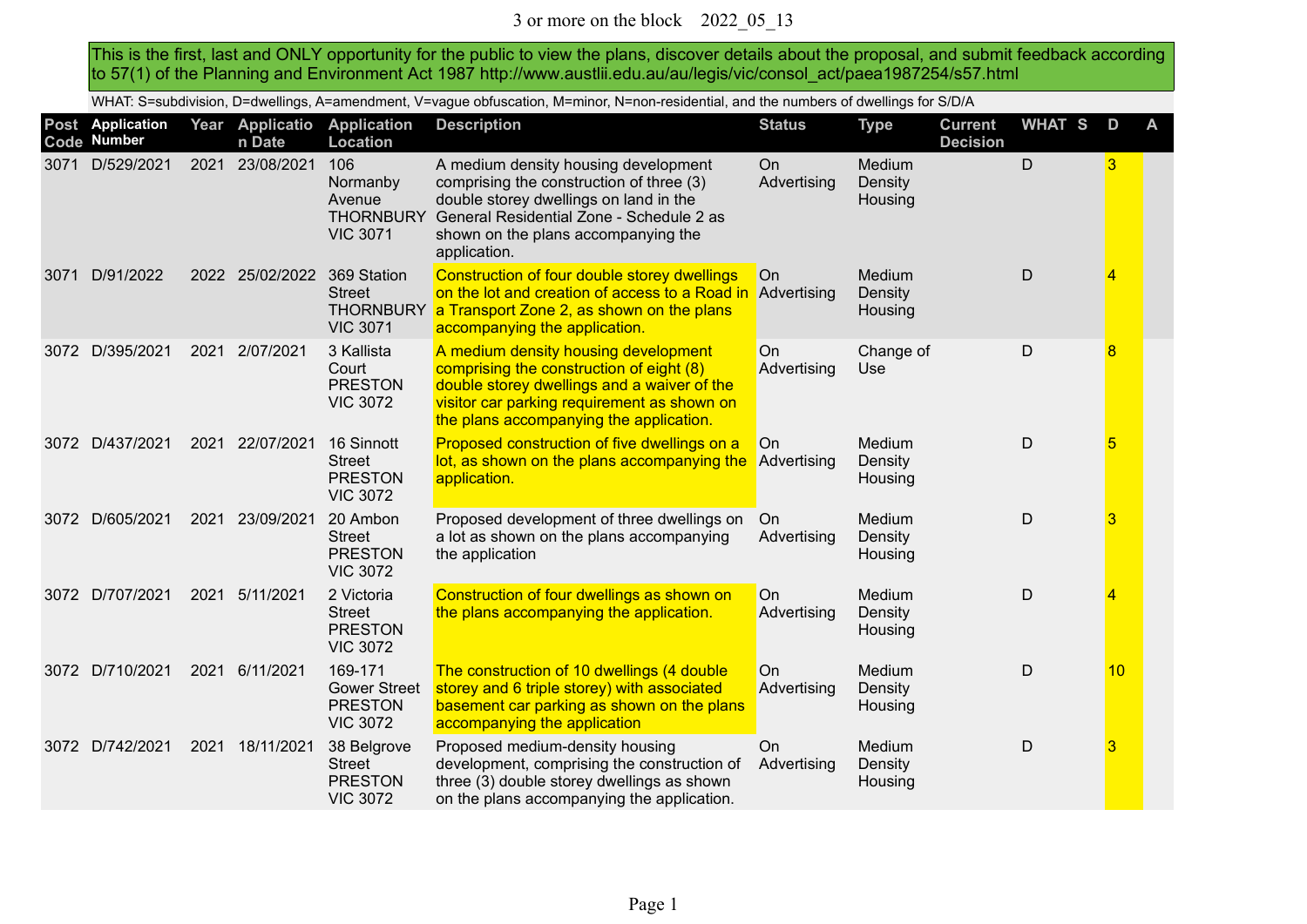| 3073 | D/612/2014/ 2014 16/10/2021<br>Α |      |                 | 64 Locher<br>Avenue<br><b>RESERVOIR</b><br><b>VIC 3073</b>          | Construction of three (3) double storey<br>dwellings as shown on the plans<br>accompanying the application.                                                                                                                                                                                                                                                     | On<br>Advertising | Amended<br>Plans/Per<br>mit  | D           |   | 3              |
|------|----------------------------------|------|-----------------|---------------------------------------------------------------------|-----------------------------------------------------------------------------------------------------------------------------------------------------------------------------------------------------------------------------------------------------------------------------------------------------------------------------------------------------------------|-------------------|------------------------------|-------------|---|----------------|
| 3073 | D/480/2020                       |      | 2020 13/08/2020 | 11 Nisbett<br><b>Street</b><br><b>RESERVOIR</b><br><b>VIC 3073</b>  | Proposed construction of five (5) three-storey On<br>dwellings and waiver of the visitor car parking Advertising<br>requirements of Clause 52.06 as shown on<br>the plans accompanying the application                                                                                                                                                          |                   | Medium<br>Density<br>Housing | D           |   | 5              |
|      | 3073 D/681/2020                  | 2020 | 16/11/2020      | 8 Balfour<br><b>Street</b><br><b>RESERVOIR</b><br><b>VIC 3073</b>   | A variation to the registered restrictive<br>covenant (created by Instrument<br>No.1552779) on the Certificate of Title for Lot<br>1019 on Plan of Subdivision 008481 to allow<br>the construction of more than one (1) dwelling<br>on the site, as detailed on the application<br>documents proposing the construction of<br>three (3) double-storey dwellings | On<br>Advertising | Medium<br>Density<br>Housing | S           | D | $\overline{3}$ |
|      | 3073 D/101/2021                  | 2021 | 10/03/2021      | 21 Glasgow<br>Avenue<br><b>RESERVOIR</b><br><b>VIC 3073</b>         | <b>Proposed Removal of Restrictive Covenant</b><br>1922147 and development of a single storey<br>Dwelling to the rear of the existing dwelling<br>and associated works as shown on the plans<br>accompanying the application                                                                                                                                    | On<br>Advertising | Medium<br>Density<br>Housing | S           | D | $\overline{2}$ |
|      | 3073 D/277/2021                  |      | 2021 27/05/2021 | 7 Dumbarton<br><b>Street</b><br><b>RESERVOIR</b><br><b>VIC 3073</b> | Proposed construction of four dwellings, as<br>shown on the plans accompanying the<br>application.                                                                                                                                                                                                                                                              | On<br>Advertising | Medium<br>Density<br>Housing | $\mathsf D$ |   | 4              |
|      | 3073 D/31/2021                   | 2021 | 1/02/2021       | 11 Dorrington<br>Avenue<br><b>RESERVOIR</b><br><b>VIC 3073</b>      | Proposed construction of three dwellings, as<br>shown on the plans accompanying the<br>application.                                                                                                                                                                                                                                                             | On<br>Advertising | Medium<br>Density<br>Housing | D           |   | 3              |
|      | 3073 D/334/2021                  | 2021 | 15/06/2021      | 90 Edwardes<br><b>Street</b><br><b>RESERVOIR</b><br><b>VIC 3073</b> | Proposed construction of 8 new dwellings (4<br>double storey; 4 triple storey) on land affected Advertising<br>by the Design and Development Overlay<br>(DDO18) as shown on the plans<br>accompanying the application                                                                                                                                           | <b>On</b>         | Medium<br>Density<br>Housing | D           |   | 8              |
|      | 3073 D/370/2021                  | 2021 | 29/06/2021      | Road<br><b>RESERVOIR</b><br><b>VIC 3073</b>                         | 54 Summerhill A medium density housing development<br>comprised of the construction of five (5)<br>double storey dwellings and basement car<br>parking, as shown on the plans<br>accompanying the application.                                                                                                                                                  | On<br>Advertising | Medium<br>Density<br>Housing | D           |   | 5              |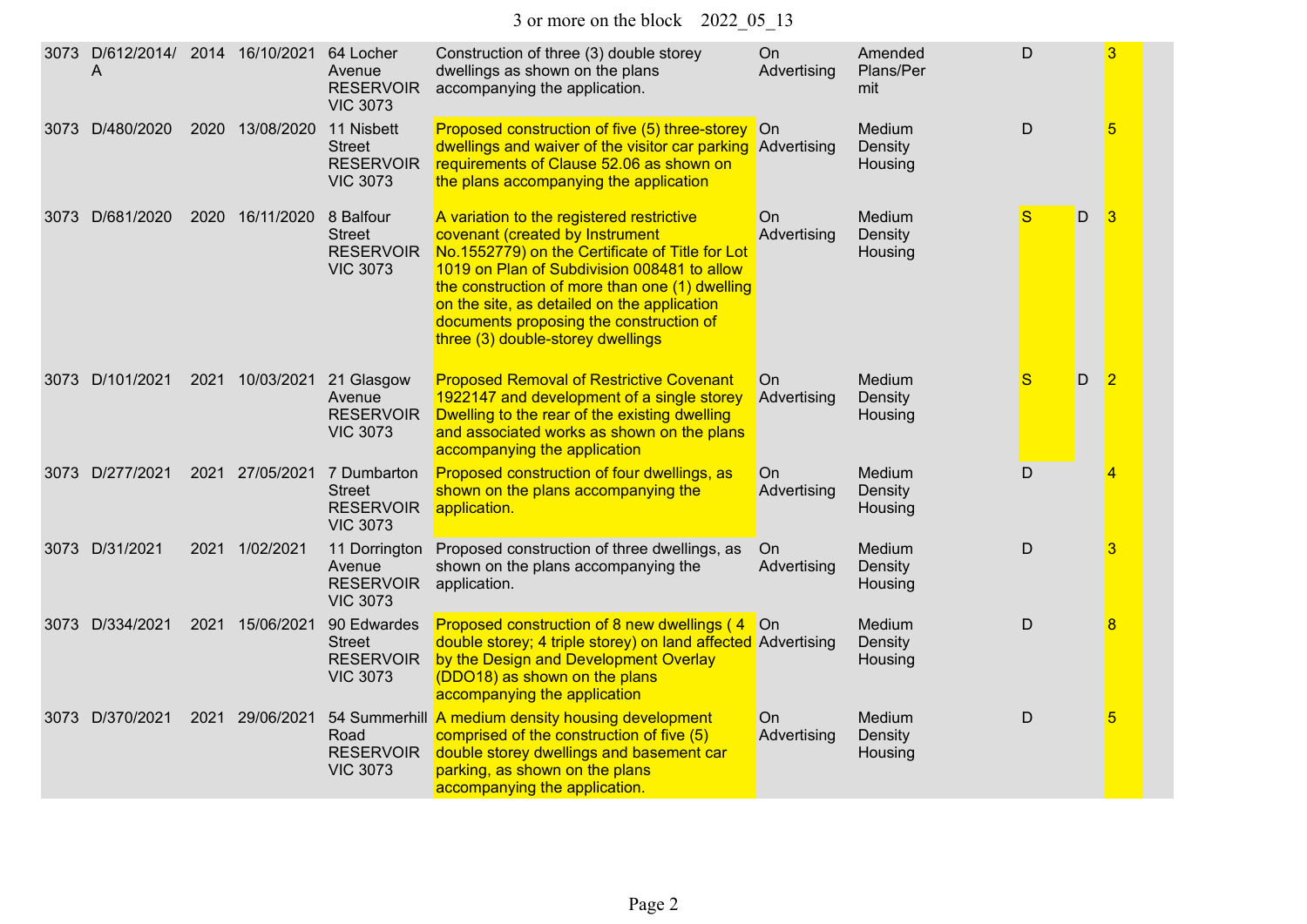3 or more on the block 2022\_05\_13

| 3073 | D/439/2021      | 2021 23/07/2021 | 13 Dundee<br><b>Street</b><br><b>RESERVOIR</b><br><b>VIC 3073</b>     | A medium density housing development<br>comprising the construction of (5) double<br>storey dwellings on land in the General<br>Residential Zone - Schedule 1 as shown on<br>the submitted plans | On<br>Advertising        | Medium<br>Density<br>Housing | D |   |
|------|-----------------|-----------------|-----------------------------------------------------------------------|--------------------------------------------------------------------------------------------------------------------------------------------------------------------------------------------------|--------------------------|------------------------------|---|---|
|      | 3073 D/713/2021 | 2021 8/11/2021  | 205 Spring<br><b>Street</b><br><b>RESERVOIR</b><br><b>VIC 3073</b>    | Construct a medium density housing<br>development comprising of three (3) double<br>storey dwellings as shown on the plans<br>accompanying the application                                       | On.<br>Advertising       | Medium<br>Density<br>Housing | D | 3 |
|      | 3073 D/727/2021 | 2021 11/11/2021 | 68 McMahon<br>Road<br><b>RESERVOIR</b><br><b>VIC 3073</b>             | Proposed 3 Unit development, vegetation<br>removal as shown on the plans<br>accompanying the application                                                                                         | On<br>Advertising        | Medium<br>Density<br>Housing | D | 3 |
|      | 3073 D/766/2021 | 2021 30/11/2021 | 62 Darebin<br><b>Boulevard</b><br><b>RESERVOIR</b><br><b>VIC 3073</b> | Proposed construction of four (4) double<br>storey dwellings as shown on the plans<br>accompanying the application                                                                               | On<br>Advertising        | Medium<br>Density<br>Housing | D | 4 |
|      | 3073 D/772/2021 | 2021 2/12/2021  | <b>RESERVOIR</b><br><b>VIC 3073</b>                                   | 29 Best Street Proposed construction of three (3) double<br>storey dwellings as shown on the plans<br>accompanying the application                                                               | On.<br>Advertising       | Medium<br>Density<br>Housing | D | 3 |
|      | 3073 D/781/2021 | 2021 7/12/2021  | 6 St Vigeons<br>Road<br><b>RESERVOIR</b><br><b>VIC 3073</b>           | Proposed construction of three (3) double<br>storey dwellings as shown on the plans<br>accompanying the application                                                                              | <b>On</b><br>Advertising | Medium<br>Density<br>Housing | D | 3 |
| 3073 | D/801/2021      | 2021 14/12/2021 | <b>Street</b><br><b>RESERVOIR</b><br><b>VIC 3073</b>                  | 14 Dumbarton Proposed construction of four (4) semi-<br>attached double storey dwellings as shown<br>on the plans accompanying the application                                                   | <b>On</b><br>Advertising | Medium<br>Density<br>Housing | D | 4 |
|      | 3073 D/853/2021 | 2021 23/12/2021 | 26 Beatty<br><b>Street</b><br><b>RESERVOIR</b><br><b>VIC 3073</b>     | Construction of four double storey dwellings<br>on the lot, as shown on the plans<br>accompanying the application                                                                                | On<br>Advertising        | Medium<br>Density<br>Housing | D | 4 |
| 3073 | D/854/2021      | 2021 23/12/2021 | 77 Lane<br>Crescent<br><b>RESERVOIR</b><br><b>VIC 3073</b>            | Construction of three double storey dwellings<br>on the lot, as shown on the plans<br>accompanying the application.                                                                              | On<br>Advertising        | Medium<br>Density<br>Housing | D | 3 |
|      | 3073 D/94/2021  | 2021 9/03/2021  | 6 Clements<br>Grove<br><b>RESERVOIR</b><br><b>VIC 3073</b>            | Construction of medium density housing<br>development comprising of three (3) double<br>storey dwellings                                                                                         | On.<br>Advertising       | Medium<br>Density<br>Housing | D | 3 |